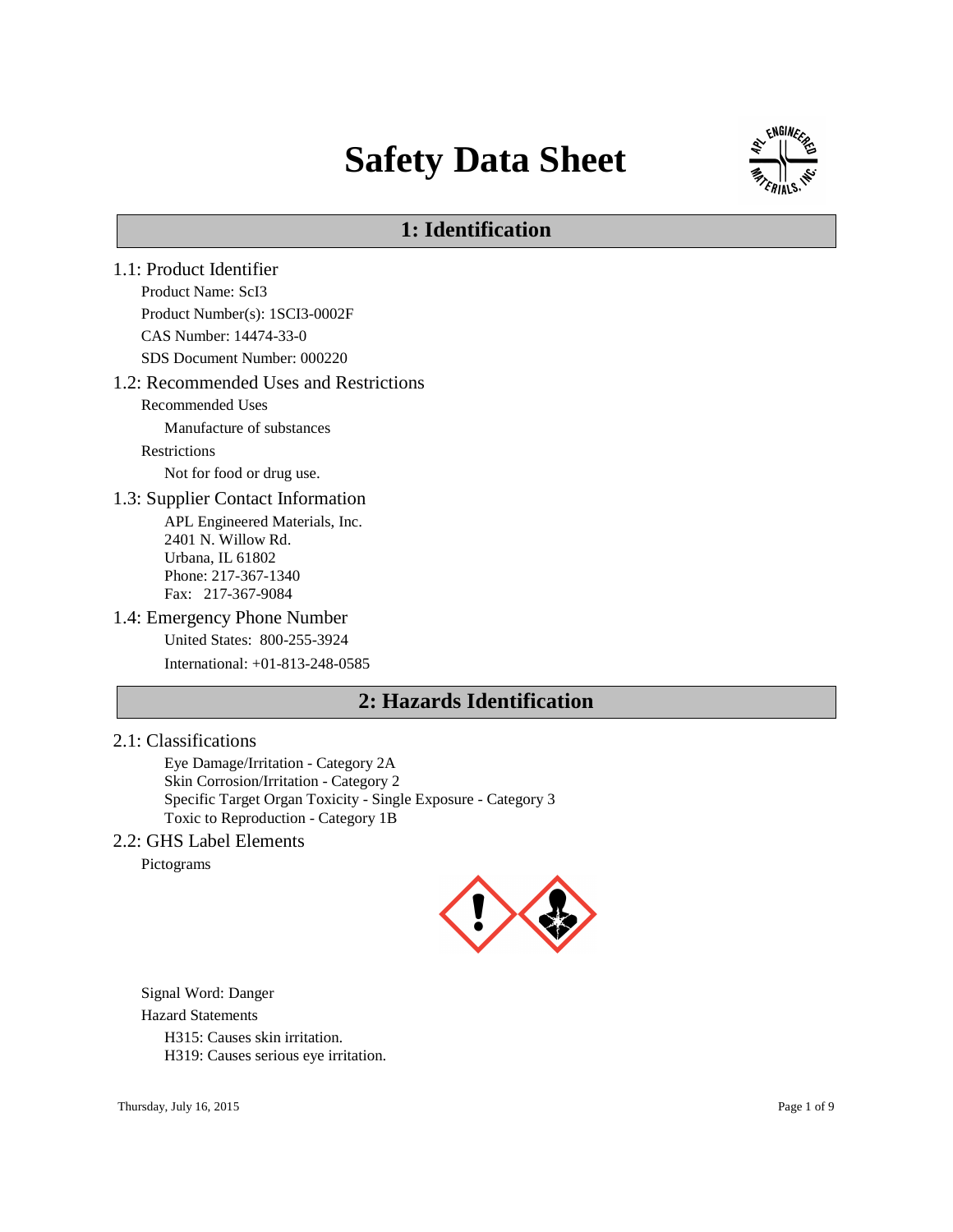H335: May cause respiratory irritation.

H360: May damage fertility or the unborn child.

Precautionary Statements

P201: Obtain special instructions before use.

P202: Do not handle until all safety precautions have been read and understood.

P261: Avoid breathing dust.

P264: Wash hands thoroughly after handling.

P271: Use only outdoors or in a well-ventilated area.

P281: Use personal protective equipment as required.

P302 + P352: IF ON SKIN: Wash with plenty of soap and water.

P304 + P340: IF INHALED: Remove victim to fresh air and keep at rest in a position comfortable for breathing.

P305 + P351 + P338: IF IN EYES: Rinse cautiously with water for several minutes. Remove contact lenses, if present and easy to do. Continue rinsing.

P308 + P313: IF EXPOSED or concerned: Get medical advice/attention.

P332 + P313: If skin irritation occurs: Get medical advice/attention.

P337 + P313: If eye irritation persists: Get medical advice/attention.

P362: Take off contaminated clothing and wash before reuse.

P403 + P233: Store in a well-ventilated place. Keep container tightly closed.

P405: Store locked up.

P501: Dispose of contents/container to licensed disposal facility.

2.3: Hazards Not Otherwise Classified or Not Covered by GHS None.

# 2.4: Amount(s) of substances with unknown toxicity

#### None

| 3: Composition/Information on Ingredients                    |     |                                       |                                              |        |           |
|--------------------------------------------------------------|-----|---------------------------------------|----------------------------------------------|--------|-----------|
| $3.1:$ Ingredient<br>ScI <sub>3</sub>                        | 100 | .Weight% .Formula<br>ScI <sub>3</sub> | .CAS Number .Mol Wt .EC Number<br>14474-33-0 | 425.67 | 238-469-0 |
| 3.2: Other Hazardous components<br>none                      |     |                                       |                                              |        |           |
| 3.3: Trade Secret Disclaimer<br>none                         |     |                                       |                                              |        |           |
| 3.4: Synonyms<br>Scandium (III) Iodide<br>Scandium trijodide |     |                                       |                                              |        |           |
|                                                              |     |                                       |                                              |        |           |

#### **4: First Aid Measures**

#### 4.1: First Aid

General

Remove person from area of exposure and remove any contaminated clothing

Consult with physician and provide this Safety Data Sheet

In contact with eyes

Flush eyes with plenty of water for at least 15 minutes, occasionally lifting the upper and lower eyelids. Seek medical attention if irritation develops or persists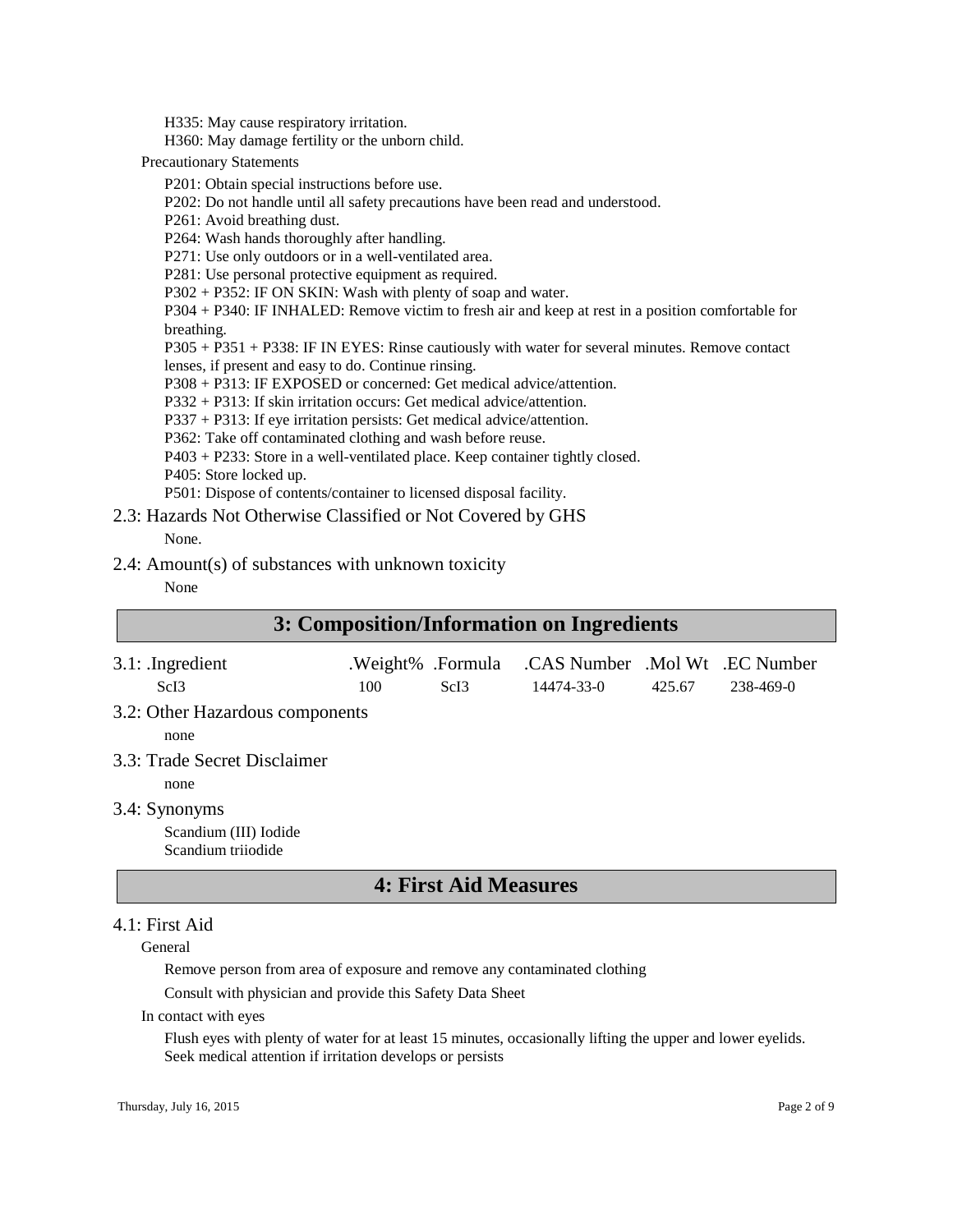In contact with skin

Wash thoroughly with soap and plenty of water. Remove all contaminated clothing for proper laundering. Seek medical attention if irritation develops or persists.

If swallowed

If conscious and alert, rinse mouth and drink 2-4 cupfuls of water. Never give anything by mouth to an unconscious person. Do NOT induce vomiting. Get medical aid.

If inhaled

Remove from exposure to fresh air immediately. If breathing is difficult, give oxygen. Get medical aid. If breathing has ceased apply artificial respiration using oxygen and a suitable mechanical device such as a bag and a mask.

#### 4.2: Most important symptoms and effects; acute and delayed

May damage fertility.

Causes skin irritation

May damage the unborn child.

May cause respiratory irritation.

Causes eye irritation.

#### 4.3: Indication of any immediate medical attention and special treatment needed no data available

# **5: Fire Fighting Measures**

#### 5.1: Fire extinguishing media

carbon dioxide

water or alcohol-resistant foam

dry chemical

#### 5.2: Specific hazards arising from the substance or mixture

scandium oxides

hydroiodic acid and hydroiodic acid fumes

#### 5.3: Special protective equipment and precautions for firefighters.

Wear self contained breathing apparatus for fire fighting if necessary

# **6: Accidental Release Measures**

6.1: Personal precautions, protective equipment, and emergency procedures.

Ensure adequate ventilation.

Avoid breathing dust.

Use personal protective equipment.

Avoid dust formation.

Evacuate personnel to safe areas.

For personal protection see section 8.

6.2: Methods and materials for containment and cleaning up.

Keep in suitable, closed containers for disposal.

Sweep up and shovel.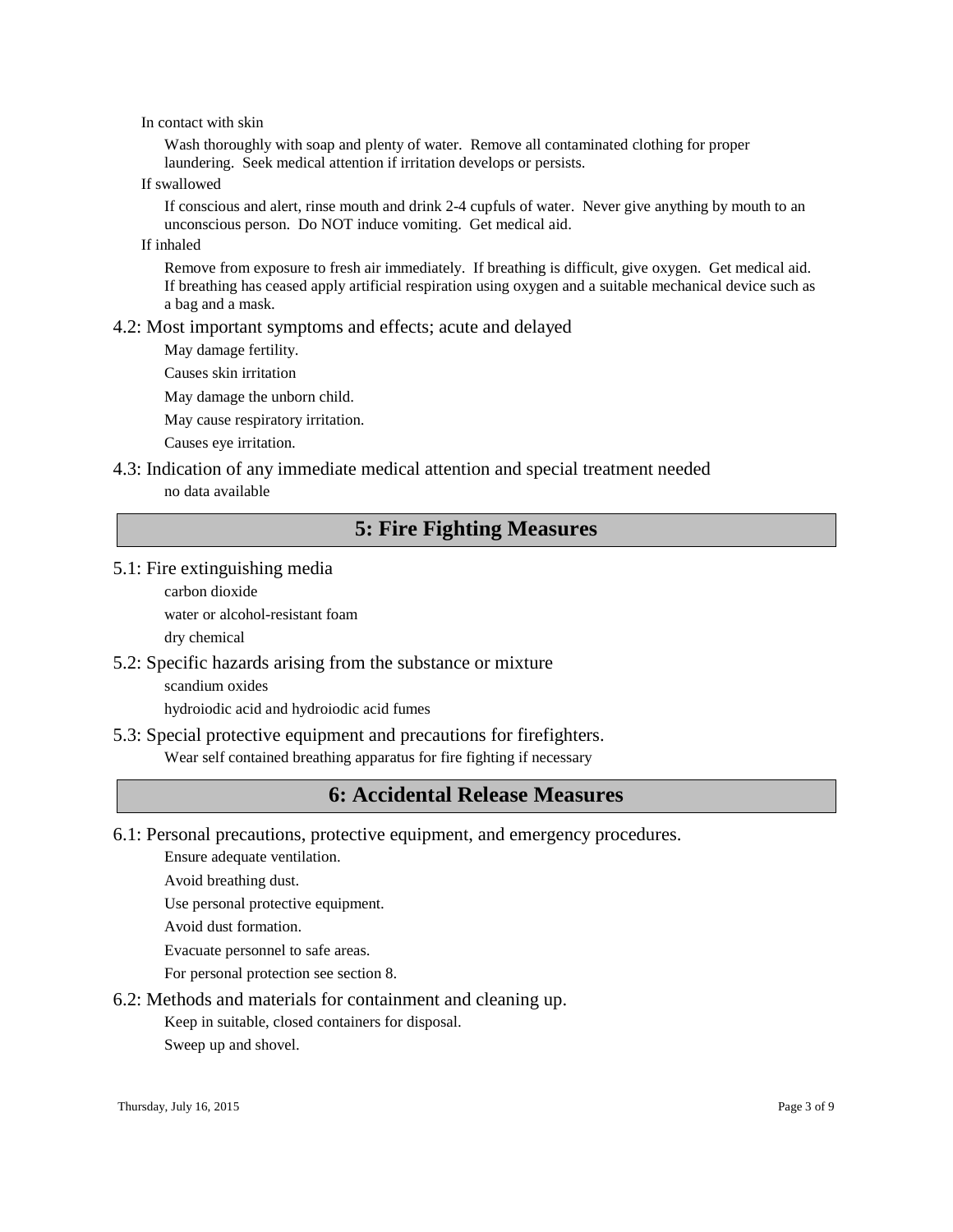#### 6.3: Environmental precautions

Do not let product enter drains.

#### 6.4: Disposal

Dispose of in accordance with local regulations.

See section 13.

# **7: Handling and Storage**

#### 7.1: Precautions for safe handling

Provide appropriate exhaust ventilation at places where dust is formed.

Avoid formation of dust and aerosols.

See precautionary statements in section 2.2.

Avoid contact with skin and eyes.

#### 7.2: Conditions for safe storage

Keep container tightly closed.

Store under inert gas.

Store in a dry and well-ventilated place.

Store away from moisture.

#### 7.3: Incompatibilities

strong acids

strong oxidizing agents

# **8: Exposure Controls/Personal Protection**

#### 8.1: Control parameters

OSHA permissible exposure limit (PEL)

not listed

ACGIH threshold limit value (TLV)

not listed

NIOSH recommended exposure limit (REL) not listed

#### 8.2: Engineering controls

Use adequate ventilation to keep airborne concentrations low

Facilities storing or utilizing this material should be equipped with an eyewash facility and a safety shower

#### 8.3: Personal protective equipment

Eyes

Wear appropriate protective eyeglasses or chemical safety goggles as described by OSHA's eye and face protection regulations in 29 CFR 1910.133 or European Standard EN166

#### Skin

Wear appropriate, chemical-resistant protective gloves to prevent skin exposure.

Clothing

Wear appropriate protective clothing to prevent skin exposure

#### Respirator

Thursday, July 16, 2015 Page 4 of 9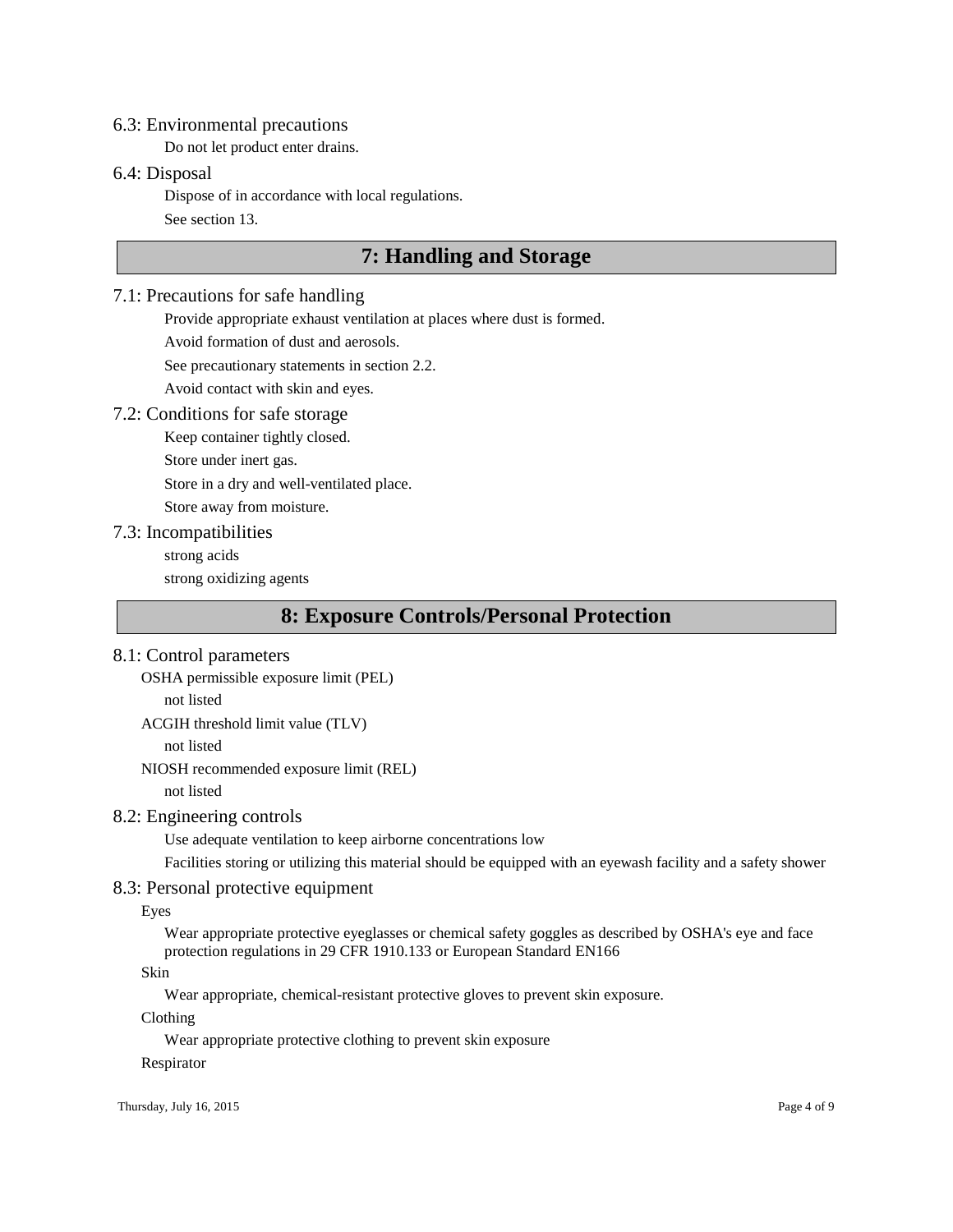Follow the OSHA respirator regulations found in 29CFR 1910.134 or European Standard EN 149. Always use a NIOSH or European Standard EN 149 approved respirator when necessary

#### **9: Physical and Chemical Properties**

9.a: Appearance

State: Solid Form: powder or spheres Color: Yellow

9.b: Odor: no data available

9.c: Odor threshold: no data available

9.d: pH: no data available

9.e: Melting point / freezing point: 920 °C (1,688 °F)

9.f: Initial boiling point and range: no data available

9.g: Flashpoint: no data available

9.h: Evaporation rate: no data available

9.i: Flammability (solid, gas): no data available

9.j: Upper/lower flammability or explosive limits: no data available

9.k: Vapor pressure: no data available

9.l: Vapor density: no data available

9.m: Relative density: no data available

9.n: Water Solubility: no data available

9.o: Partition coefficient: n-octanol/water: no data available

9.p: Auto-ignition temperature: no data available

9.q: Decomposition temperature: no data available

9.r: Viscosity: no data available

# **10: Stability and Reactivity**

10.1: Reactivity

no data available

10.2: Chemical stability Stable under recommended storage conditions.

- 10.3: Possibility of hazardous reactions no data available
- 10.4: Conditions to avoid

exposure to water

10.5: Incompatible materials

See section 7.3.

10.6: Hazardous decomposition products In the event of fire: see section 5.2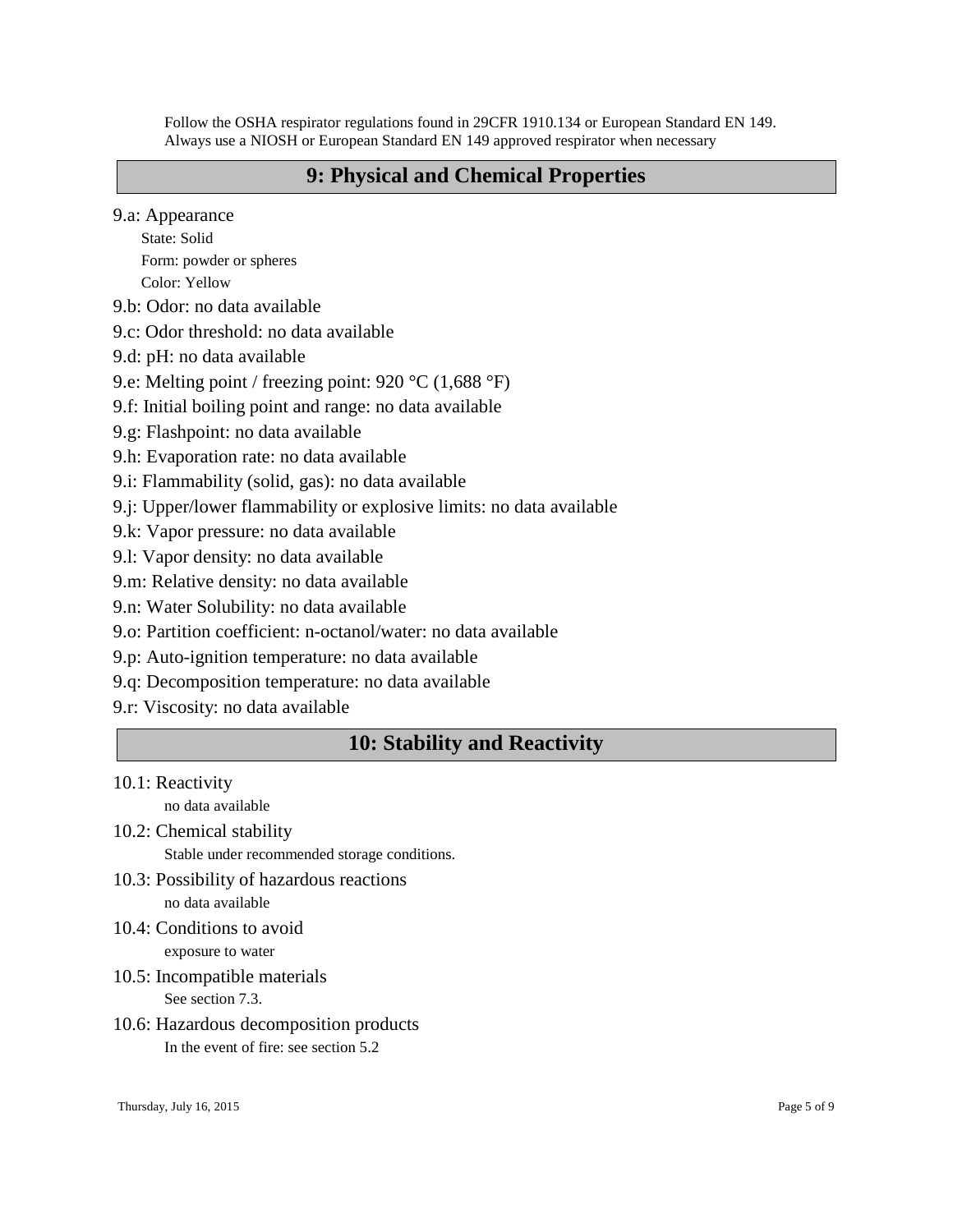Other decomposition products - no data available

# **11: Toxicological Information**

11.1: Toxicity data Acute toxicity - Oral no data available Acute toxicity - Dermal no data available Acute toxicity - Inhalation No data available.

Skin corrosion/irritation

Causes skin irritation.

Eye damage/irritation

Causes severe eye irritation.

Respiratory irritation

May cause respiratory irritation.

Germ cell mutagenicity

no data available

Reproductive toxicity

Suspected reproductive toxicant.

Specific organ toxicity - single exposure

May cause respiratory irritation.

Specific organ toxicity - repeated exposure

No data available.

Aspiration hazard

No data available.

Additional information

No data available.

ACGIH carcinogenicity

The ACGIH has not identified any component of this product present at levels greater than or equal to 0.1% as a probable, possible or confirmed human carcinogen.

#### IARC carcinogenicity

The IARC has not identified any component of this product present at levels greater than or equal to 0.1% as a probable, possible or confirmed human carcinogen.

#### NTP carcinogenicity

The NTP has not identified any component of this product present at levels greater than or equal to 0.1% as a probable, possible or confirmed human carcinogen.

#### OSHA carcinogenicity

OSHA has not identified any component of this product present at levels greater than or equal to 0.1% as a probable, possible or confirmed human carcinogen.

#### 11.2: Routes of exposure

skin

See section 2.2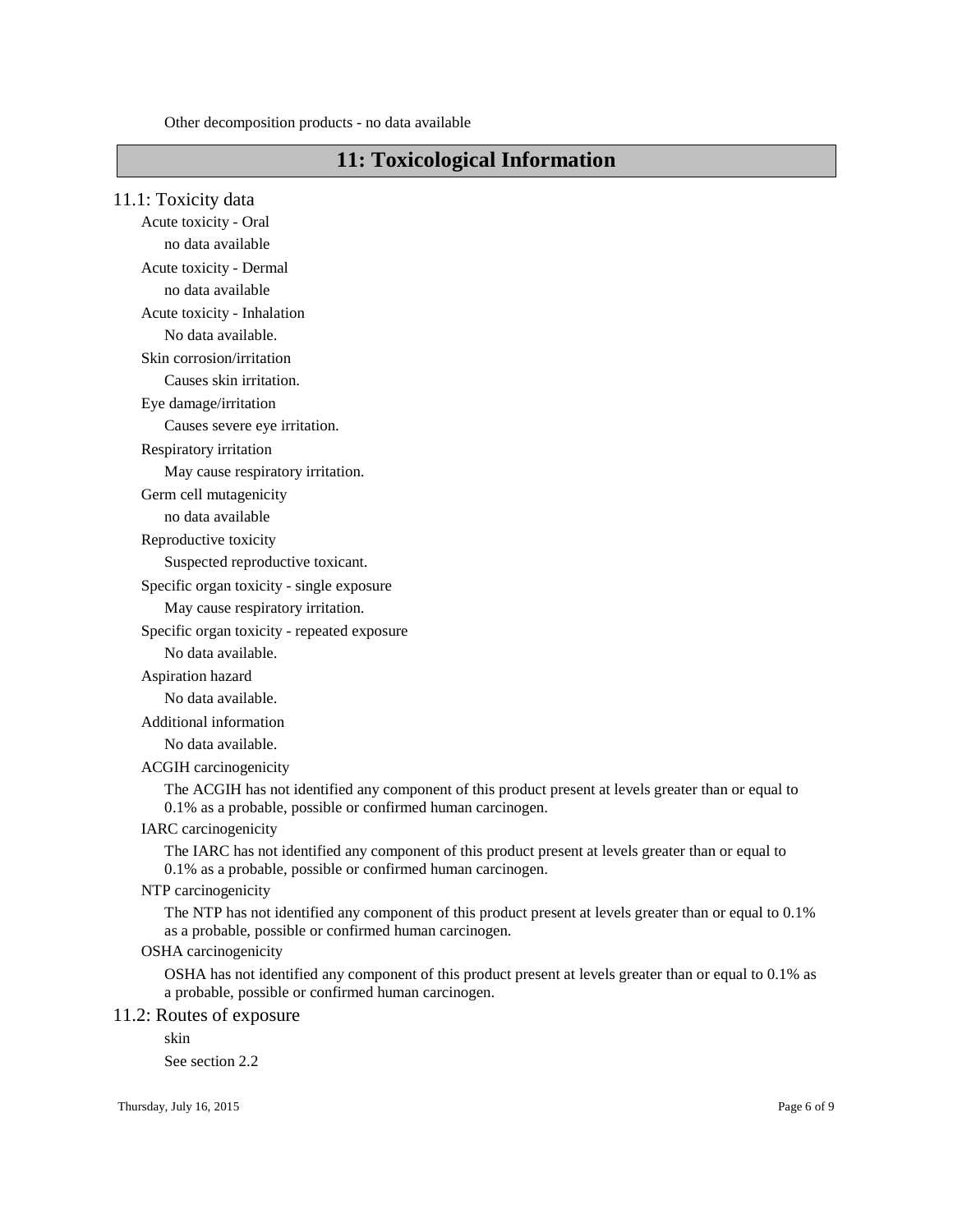oral

eyes

### 11.3: Symptoms of exposure

See section 4.2

#### 11.4: Delayed and immediate effects of esposure

To the best of our knowledge the toxicological properties have not been thoroughly investigated. Presumed human reproductive toxicant

# **12: Ecological Information**

#### 12.1: Ecotoxicity

Toxicity to fish

No data available

Toxicity to daphnia and other aquatic invertebrates

No data available

Toxicity to algae/bacteria

No data available

12.2: Persistence and degradability no data available

#### 12.3: Bioaccumulative potential no data available

- 12.4: Mobility in soil no data available
- 12.5: Other effects no data available

# **13: Disposal Considerations**

- 13.1: Waste treatment methods No data available
- 13.2: Safe handling

See section 7.1 .

- 13.3: Product disposal Contact a licensed professional waste disposal service to dispose of this material.
- 13.4: Packaging disposal

Dispose of as unused product.

# **14: Transport Information**

#### 14.1: DOT(US)

UN Number: Not a dangerous good Proper Shipping Name: Packing Group: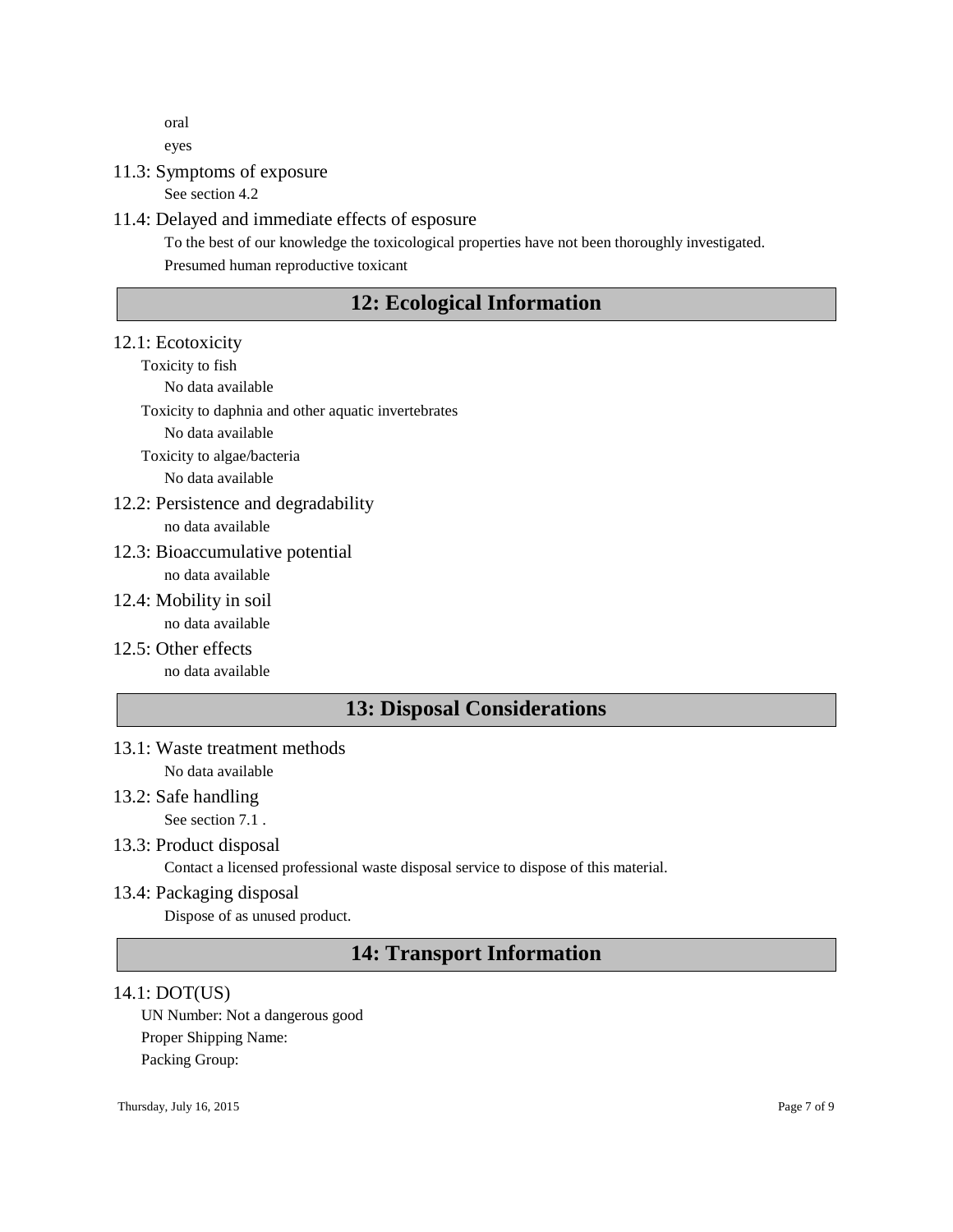Shipping Class(es): 0 Marine Pollutant: No

#### 14.2: IMDG

UN Number: Not a dangerous good Proper Shipping Name: Packing Group: Shipping Class(es): 0 Marine Pollutant: No

#### 14.3: IATA

UN Number: Not a dangerous good Proper Shipping Name: Packing Group: Shipping Class(es): 0

#### 14.4: Special Shipping Precautions

None

# **15: Regulatory Information**

#### 15.1: TSCA inventory

This material is listed on the TSCA inventory.

#### 15.2: SARA 302 components

This material is not subject to the reporting requirements of SARA Title III, Section 302.

#### 15.3: SARA 313 components

This material is not subject to the reporting requirements of SARA Title III, Section 313.

#### 15.4: SARA 313/312 hazards

Chronic health hazard.

Acute health hazard.

#### 15.5: Other information

California Prop. 65 Components - This product does not contain any chemicals known to State of California to cause cancer, birth defects, or any other reproductive harm.

Massachusetts Right To Know Components - This product does not contain materials listed on the Massachusetts Right to Know list

Pennsylvania Right To Know Components -This product does not contain materials listed on the Pennsylvania Right to Know list

New Jersey Right To Know Components -This product does not contain materials listed on the New Jersey Right to Know list

# **16: Additional Information**

#### 16.1: NFPA

Health: 2 Fire: 0 Reactivity: 0 Special: